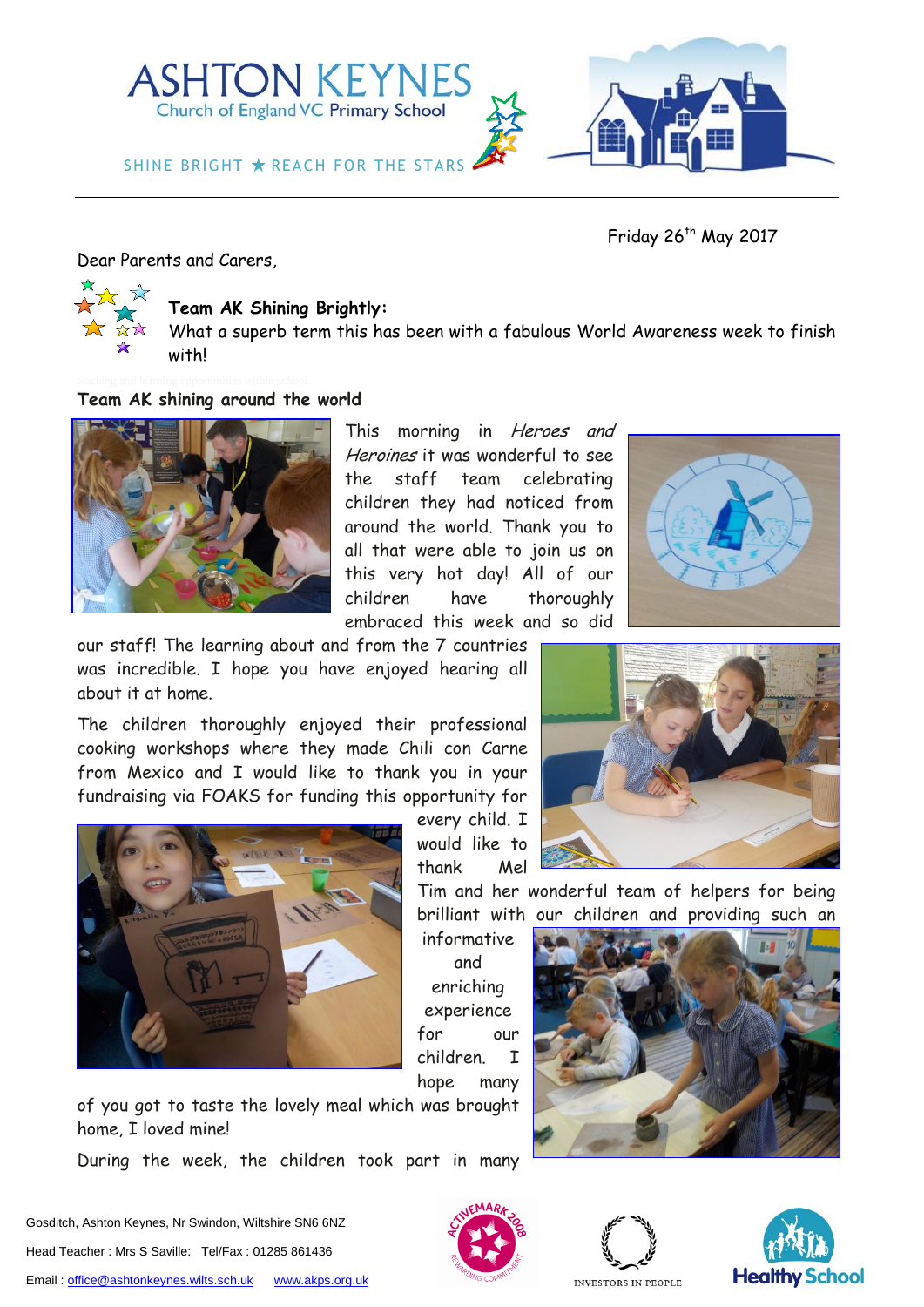



activities around the world including: art work, music, languages, religion, drama, food tasting and dance. All of our children are certainly now more globally aware.

There have been many highlights through the week as your children have visited Thailand, USA, The Netherlands, Mexico, Greece, Israel

& Goa! It is no wonder they are all tired and ready for half term! The staff team are currently creating a display of highlights from the week in the corridor by the entrance to Classes 3 & 4 for you to see. We will

also re-show the film which we made with highlights from the week during our open morning.



Thank you all for being part of our global service in your support during our dress down day for



families in Guatemala. Thank you to Mrs Gray for sharing with the children, via a film in assembly, just how they can help in this big project which will make a critical difference to these families. Thank you all for

your generosity and service.

## **Movie Night**



Gosditch, Ashton Keynes, Nr Swindon, Wiltshire SN6 6NZ Head Teacher : Mrs S Saville: Tel/Fax : 01285 861436 Email[: office@ashtonkeynes.wilts.sch.uk](mailto:office@ashtonkeynes.wilts.sch.uk) [www.akps.org.uk](http://www.akps.org.uk/)

A huge thank to the Foaks team and helpers for giving of their time and providing yet another great movie night for our children.

## **Y6 London Residential Superstars!**

Wow! The Year 6 children were incredible. The whole team received many compliments whilst we were in London because they were well mannered, curious, asking excellent questions, considerate, creative, grateful and they worked beautifully as a team. I was particularly proud of the fact that they all ate well, slept well and showered voluntarily!







INVESTORS IN PEOPLE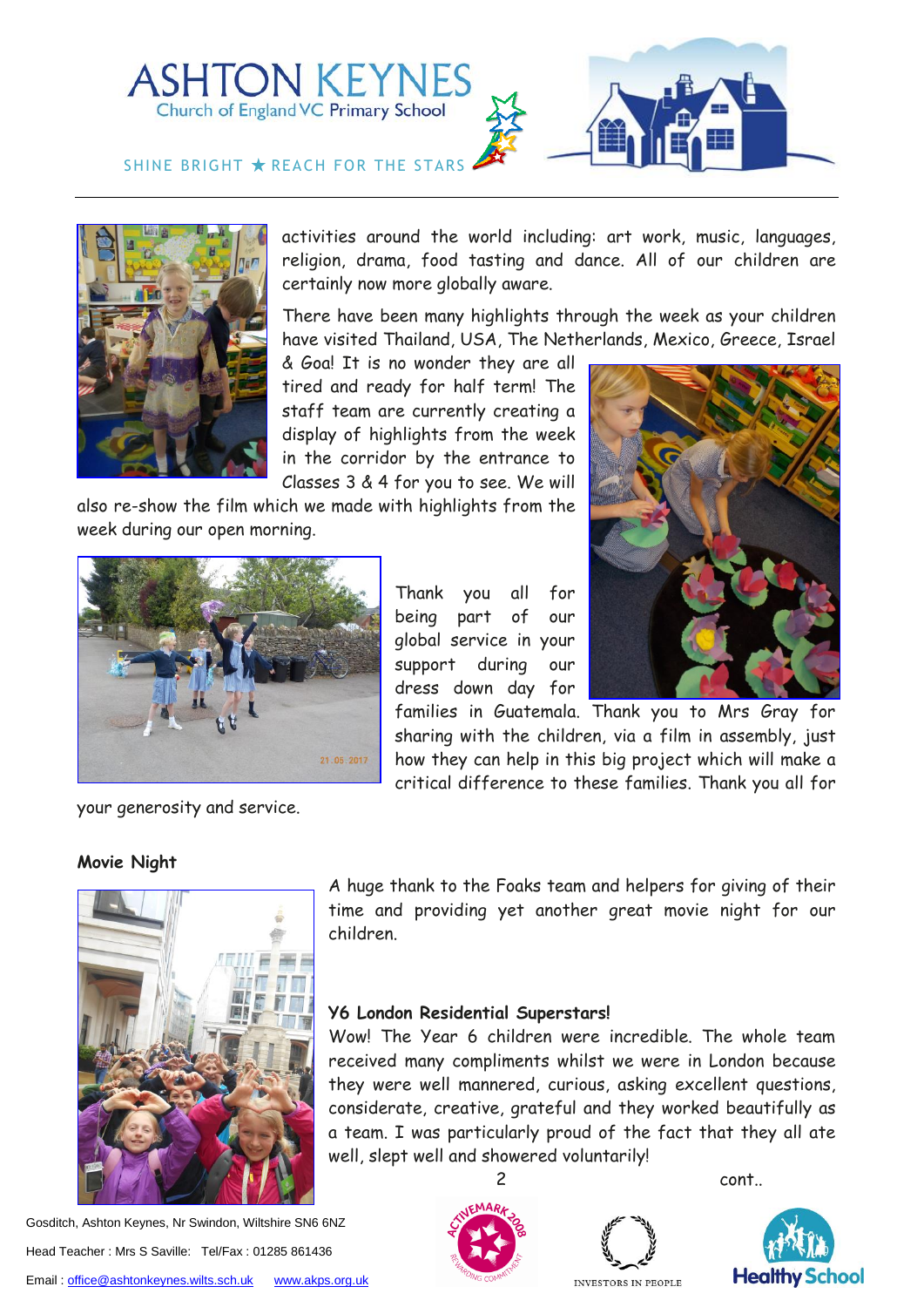

The whole residential was action packed with lots of opportunities for reflection. There were many ways in which we saw each child develop and grow throughout the week. From team building in bell boating and in our special forest school challenge, the awe and wonder of St Paul's Whispering Gallery, the exhilaration and emotion of the Lion King, the exciting trip down the Thames, time to view the world from above in The London Eye to cultural, historical and metropolitan sights. The children and staff were easily identified in their Team AK hoodies, particularly as the staff ones were 'blancmange' pink, which we loved and you could easily see them!

It really is a pleasure to take children on a residential, as well as being a huge responsibility and I would like to thank the team who came on the trip and were absolutely amazing: Miss Perring, Mrs Campbell, Mrs Cook and Mrs Thompson (Governor). Year 6 parents and carers should be so proud of their children, thank you for letting them take part in this wonderful opportunity.

## **The Lord's Prayer**

Your children might have mentioned that we have been thinking about Ascension day in our worship and are part of a Global Christian group who are saying the Lord's prayer each day across the world between Ascension day and Pentecost. We have been doing this in school through prayer and song, which parents and carers were able to share with us this morning in celebration assembly. If you would like to continue this at home with your child, Reverend Shirley has provided us with a fun way of doing this together which we will send along with this newsletter.

## **Safety First**

Please can you ensure that no cars are parked in the layby during school drop off and pick up times. One of our school buses is struggling to safely park and this could pose a risk to our children. Thank you for your cooperation.

We all have so much to look forward to next term and I cannot wait to see everyone back and refreshed after the half term break on Tuesday  $6<sup>th</sup>$  June. Please be reminded that there is staff training day on Monday5th June when the school will be closed to pupils. Enjoy your half term whatever you are up to and thank you for being such a fabulous support.

With my best wishes, S.L.Saville Mrs. Saville Head teacher

Gosditch, Ashton Keynes, Nr Swindon, Wiltshire SN6 6NZ Head Teacher : Mrs S Saville: Tel/Fax : 01285 861436 Email[: office@ashtonkeynes.wilts.sch.uk](mailto:office@ashtonkeynes.wilts.sch.uk) [www.akps.org.uk](http://www.akps.org.uk/)